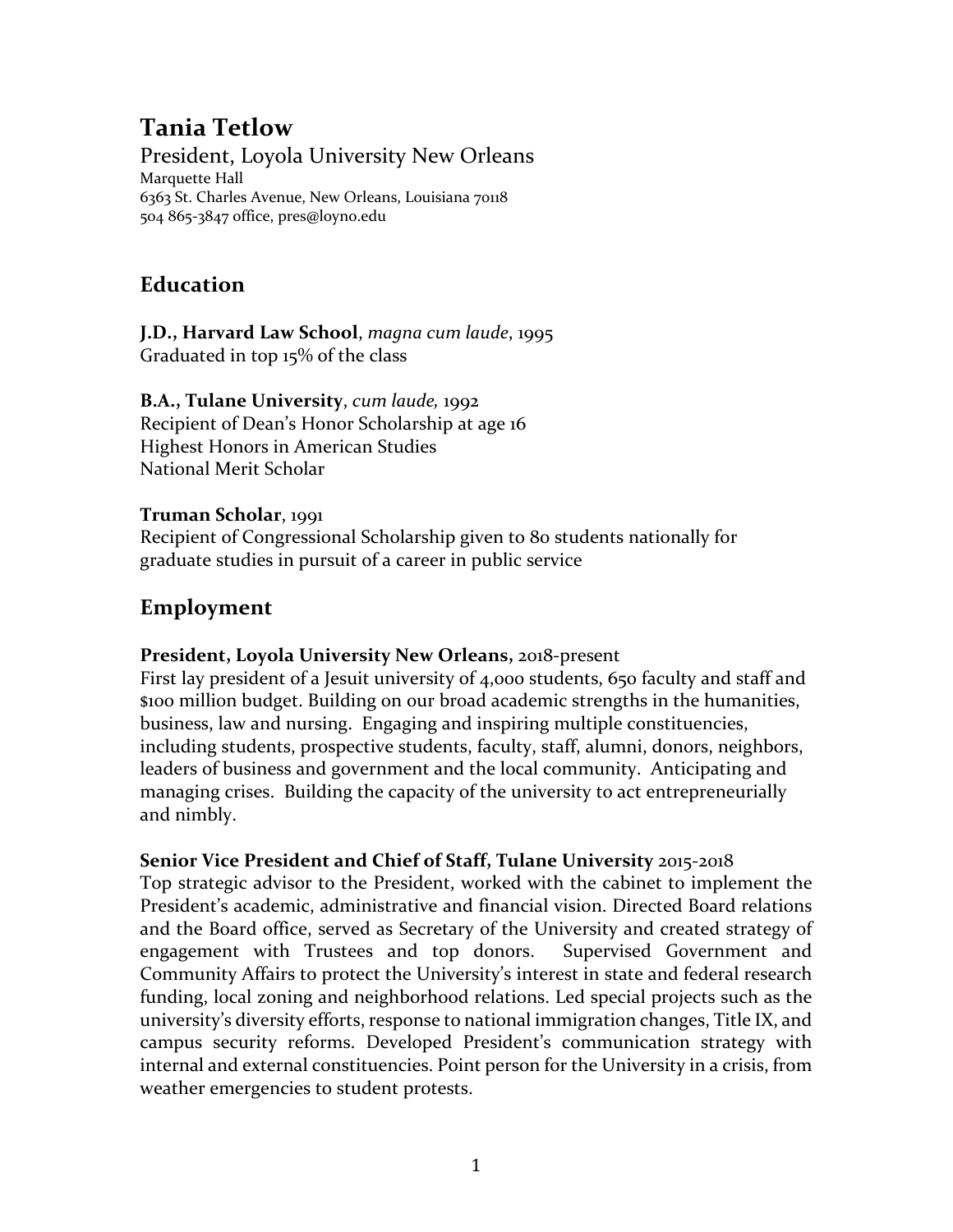**Associate Provost for International Affairs, Tulane University** 2015 Newly created position to coordinate the University's significant international activities across ten schools.

**Felder-Fayard Professor of Law, Tulane University** 2005-2018 **Full Professor**. Scholarship focused on criminal justice system. Taught Civil Procedure, a Constitutional Law Seminar and Domestic Violence and the Law.

• *Tulane President's Award for best graduate and professional teaching, 2009.* 

**Director, Domestic Violence Clinic** 2005-2014. Taught students through the representation of clients escaping violent relationships. Organized efforts for criminal justice reform in the City of New Orleans for victims of domestic violence and sexual assault. Chosen by State Department as one of four US representatives on violence against women for talks in Beijing.

• *Brought in Department of Justice grants totaling \$2.3 million.*

**Assistant United States Attorney, Eastern District of Louisiana** 2000-2005 Federal prosecutor specializing in general crimes, violent crimes and major narcotics cases. Conducted 19 jury trials. Worked with FBI and other law enforcement agencies to prosecute cases ranging from financial fraud to arson, from wiretap investigations to bank robberies.

• *Awarded prosecutor of the year by the Victims and Citizens Against Crime.* 

**Attorney, Phelps Dunbar** Law firm, New Orleans, Louisiana 1996-2000 Associate in Commercial Litigation Section, specializing in complex contract disputes, shareholder derivative suits and civil RICO. Clients including banks, oil and gas companies, and railroads.

**Law Clerk, Judge James Dennis**, United States Fifth Circuit Court of Appeal, 1995-96

**Aide, Former Congresswoman and Ambassador Lindy Boggs**, 1990-1992

## **National Awards and Honors**

Top Fifteen Women in Business in U.S., National Diversity Council (2017)

National Young Leader Award, National Urban League (2013)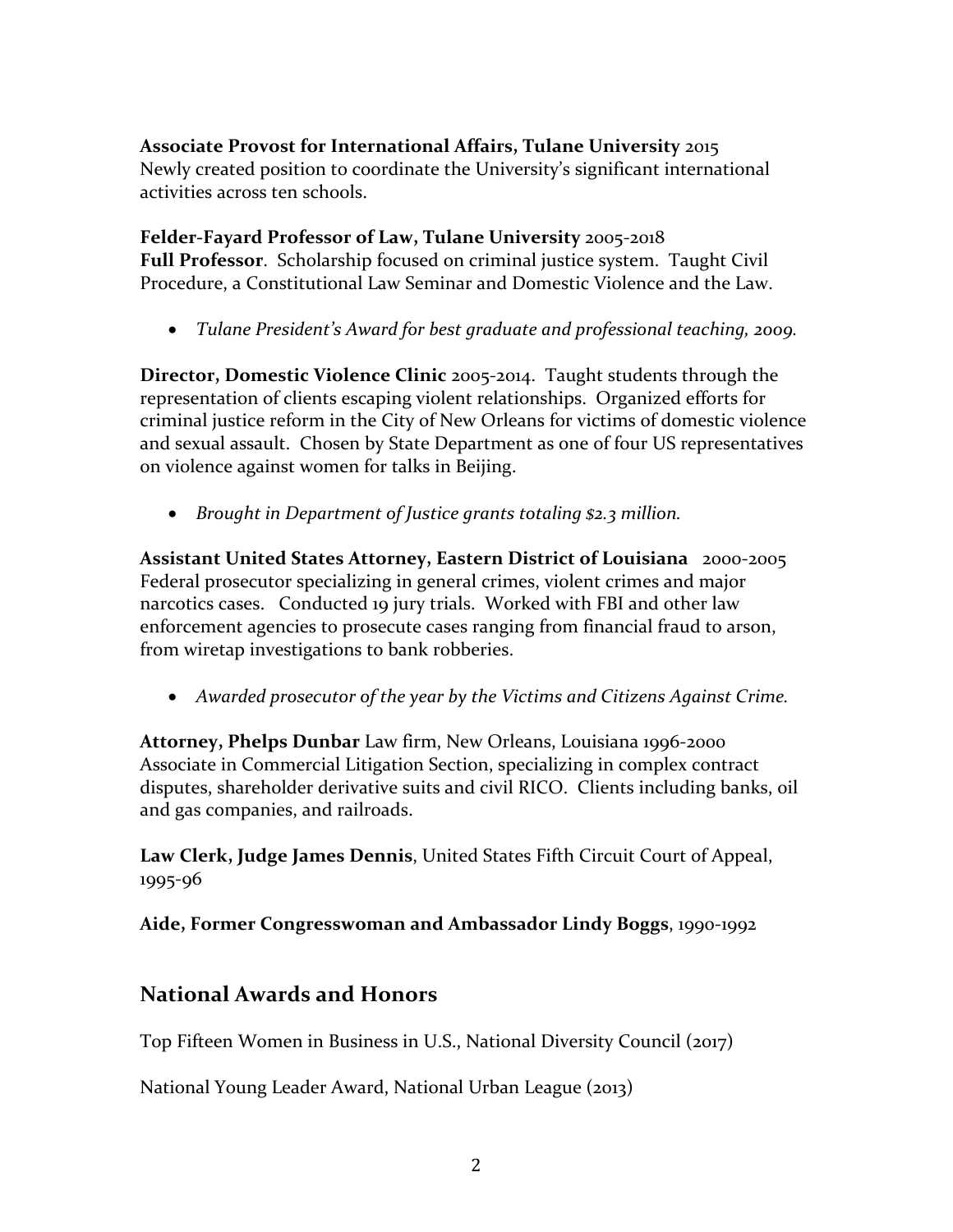Fellow of the British American Project (2002) One of 50 delegates chosen from both countries as young leaders.

Harry Truman Scholar (1991)

National Merit Scholar (1988)

## **Local Awards and Honors**

Top 25 People to Watch, New Orleans Advocate (2019)

Alumnus of the Year, Norman Francis Leadership Institute (2019)

New Orleans Family Justice Center Champion (2016)

Top Fifty Women Leaders, New Orleans City Business (2015)

Public Service Award, New Orleans Association of Women Attorneys (2011)

Tulane University President's Award for Graduate and Professional School Teaching (2009)

Top Fifty Lawyers, City Business (2009)

Cover of New Orleans Magazine as a Top Ten Woman Achiever (2007)

Prosecutor of the Year, Victim and Citizens Against Crime (2004)

## **Community Service**

Advisory Committee, New Orleans Jazz and Heritage Festival, 2019-present.

Board Member, Benjamin Franklin Charter High School, 2017-2019.

Chair, Mayor's Advisory Committee on Response to Sexual Assault, 2014-2017. Led taskforce to craft reforms in wake of scathing audit of NOPD's sex crimes unit. A 2016 audit showed a complete turnaround of NOPD's performance.

New Orleans Civil Service Commission, 2014-2018. Launched compensation and staffing study of entire city workforce and successfully pushed for greater